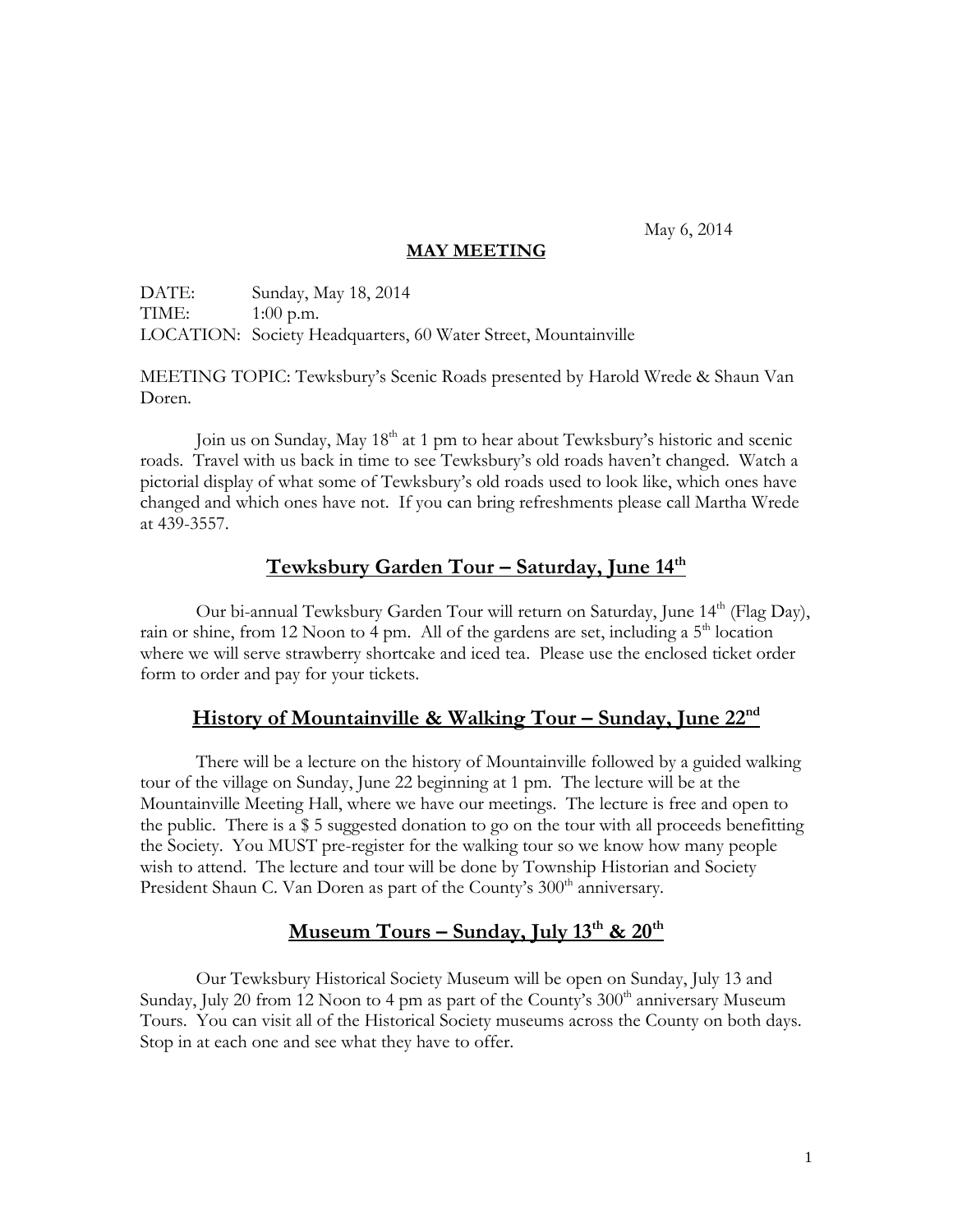### **Tewksbury Barn Tour – Sunday, July 20th**

The Barn Tour is back this year as part of the County's  $300<sup>th</sup>$  anniversary. The Barn Tour is jointly sponsored by the Society and the Tewksbury Trail Association and a committee has been hard at work arranging some exciting new barns for you to visit. The Tour will be on Sunday, July 20 from 10 am to 4 pm, rain or shine. Please use the enclosed ticket order form to reserve your tickets.

# **Self-Guided Tour by Auto – Sunday, August 17th**

Travel Tewksbury's scenic roads, pass by historic homes, over bridges that have spanned our rivers and streams for over 100 years, stop at the Tewksbury Inn, Oldwick General Store, Black River Deli or Mountainville Expressions for lunch or brunch. The selfguided tour by auto will be on Sunday, August  $17<sup>th</sup>$  from 10 am to 4 pm, rain or shine. Do you have an antique car? This is the perfect time to get it out of the barn and go touring. We've brought back the tour from Tewksbury's  $250<sup>th</sup>$  anniversary and updated it. Tour booklets will be available for \$ 10 per person and can be purchased the day of the tour at Society Headquarters. You can also reserve your copy by sending a check for \$ 10 to the Tewksbury Historical Society at the address on page 1.

# **20th FLEA MARKET – Saturday, August 30 th**

Wow, our  $20<sup>th</sup>$  year of holding the Tewksbury Flea Market. Our usual location has been secured and the Society will again be having a booth and is thus looking for donation of quality items. If you have items you would like to donate please call Headquarters or email us. We will be accepting them on Friday, August  $29<sup>th</sup>$  at the flea market field from 9 am to 4 pm. If you need us to pick up your items we will make arrangements for a pick-up on Thursday, August 29.

**We need lots of volunteers to help with parking, work at the Society's booth, checking in vendors and field set-up.** If you can give 2-3 hours of your time we would greatly appreciate it. As a thank you for those who help with field set-up or setting up the Society's booth there will be a picnic supper on Friday evening at the field. For all volunteers who help there will be a barbecue on Saturday after the flea market at 6 pm. Hamburgers and hot dogs provided by the Society; bring a dish to share.

A vendor registration form has been included with this newsletter. Please take advantage of registering for a booth before registration opens to those on the flea market vendor list. New this year is if you will till after Aug. 1 to register as a vendor the cost goes up \$ 10 so get your registration in early!

Don't forget to check out our website at [www.tewksburyhistory.net](http://www.tewksburyhistory.net/) for more information on the Society and our upcoming events.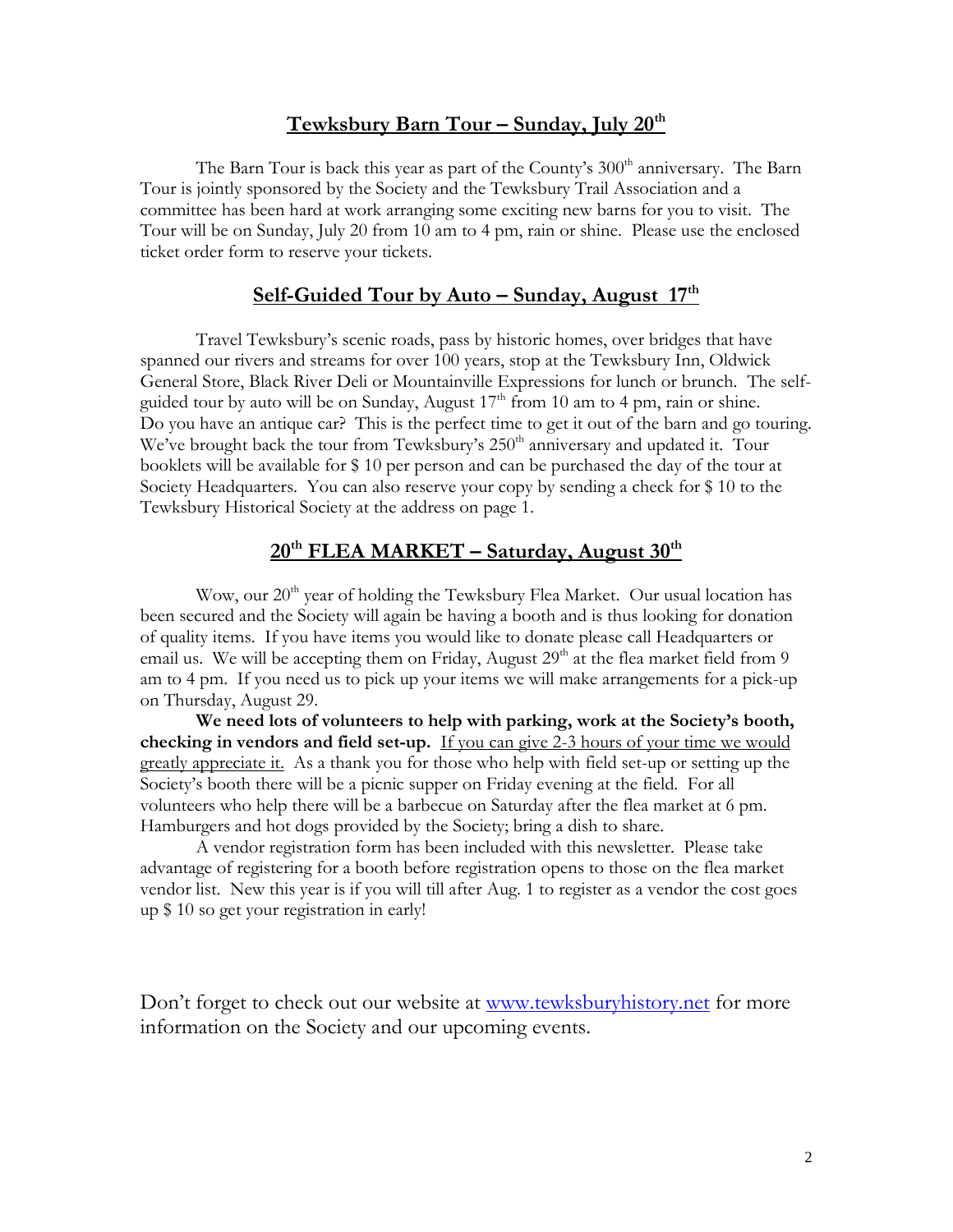#### **MACY's SHOP FOR A CAUSE – Saturday, August 23rd**

The Society has been invited to participate in **Macy's Shop For A Cause** being held on **Saturday, August 23rd from 9 am to 10 pm** at the Macy's store in the Bridgewater Commons Mall. This is the  $9<sup>th</sup>$  annual Macy's event, which supports charities nationwide, and our  $2<sup>nd</sup>$  time participating. The Society will be selling tickets for \$ 5 each, which gives the purchaser a 25% discount coupon good on regular, sale and clearance clothing items of almost any brand – even on most brands normally excluded – and a 10 % coupon good for electronics/electrics, watches, furniture, mattresses and rugs/floor coverings. Both coupons can be used over and over again but only on Saturday, August 23 at ANY NJ Macy's store. The Society retains the entire \$ 5 from each ticket sold. We hope you'll buy at least 1 ticket to support the Society. Call Society HQ at 908-832-6734 to request your tickets or you can mail a check made out to the Tewksbury Historical Society, mail to the address below and we'll mail you your savings pass.

# **Zion Lutheran Church Celebrates It's 300th Anniversary**

Our own Zion Evangelical Lutheran Church in Oldwick, the oldest Lutheran Church in New Jersey still with an active congregation is celebrating its  $300<sup>th</sup>$  anniversary this year, just like Hunterdon County. Founded in 1714, the Church on the corner of Church Street and Old Turnpike Road, will be holding an Anniversary Sunday and Founder's Day on Sunday, August  $3<sup>rd</sup>$  at 9:30 am. Members of the Aray and Pickel/Pickle Families will be in attendance for worship, followed by a picnic brunch at the Christian Education Building on Miller Avenue. All are welcome.

### **Hunterdon County's 300th Anniversary**

Don't forget that Hunterdon County is celebrating its 300<sup>th</sup> anniversary. You can see all of the events and get the latest, up-to-date information by logging on to the  $300<sup>th</sup>$ anniversary website at<http://www.hunterdon300th.org/> . All of the registration information is on the website. Be sure to check as many events require advance registration even though some are free.